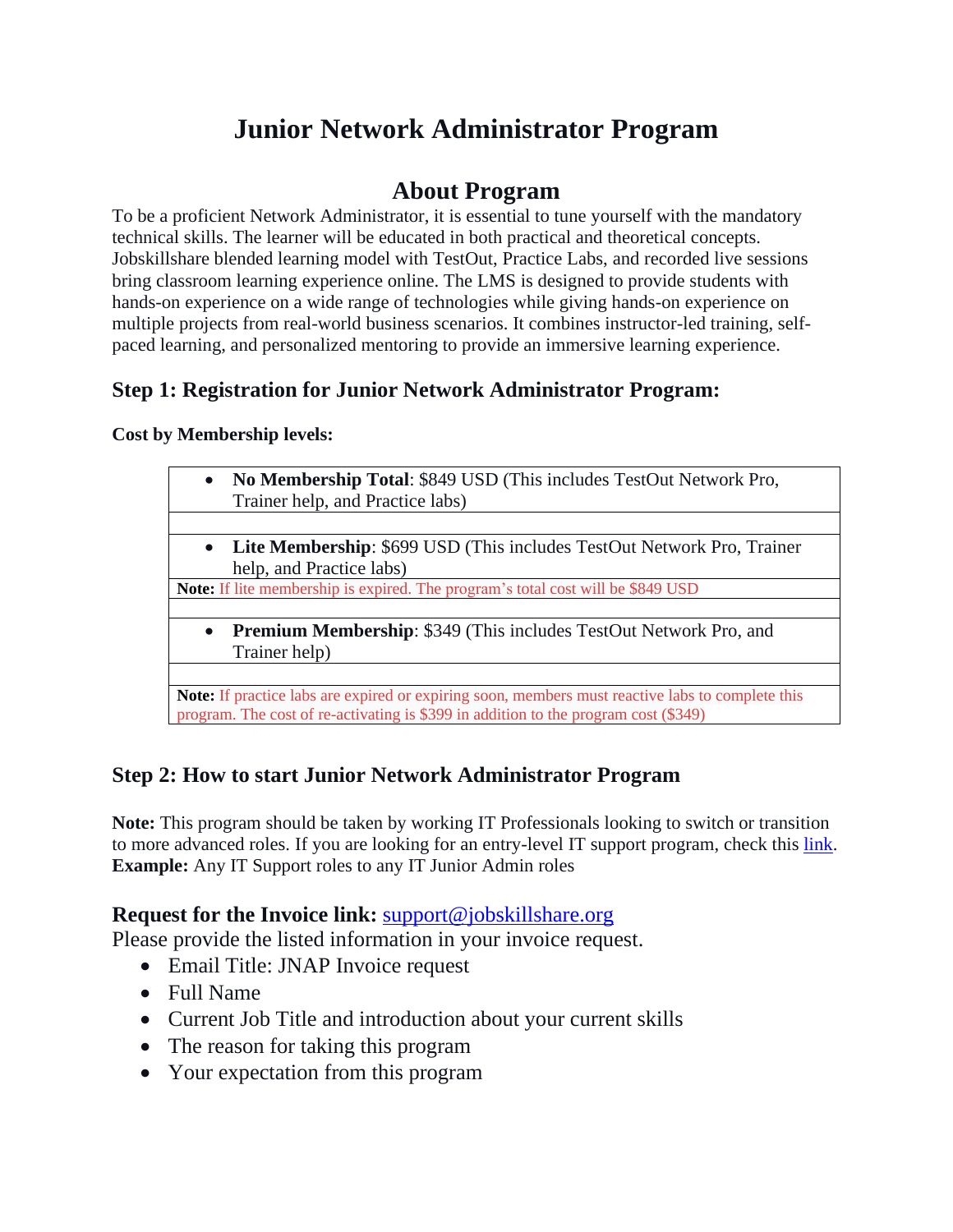#### *Allow 24-48 hours for the review and invoice links.*

#### **After program payment steps:**

 $\vee$ The jobskillshare support team will send the discord invitation from the email [actioncenter@jobskillshare.org.](mailto:actioncenter@jobskillshare.org) (This can take 24 hours)

**Important**: With unsolicited and unwanted emails becoming a larger problem, email services have made their spam filters more stringent. Unfortunately, these tougher guidelines for filtering can cause legitimate emails to be mistaken as spam. To make sure you continue receiving our mailings, we suggest that you whitelist our domains "jobskillshare.org" and "jobskillshare.com"

All other information such as TestOut access, and Practice labs guidance will be given once a member joins the discord application, please check your email for further information on how to install discord and the first steps to get started.

# FAQ

#### **Q: Does this program includes live sessions?**

**A:** No, this program is 100% self-paced, Trainer will collaborate using the discord application. Trainer usually replies to queries within 4-24 hours depending on the time question is submitted.

#### **Q: How long is the TestOut Network Pro access in this program?**

**A:** Three months from the date of activation.

#### **Q: How long is the full program duration?**

**A:** The program's entire duration is six months. First three months, members must finish the TestOut Network Pro course. After three months, members will focus on using practice labs and other materials given by the JSS Team.

#### **Q: Do you offer refunds?**

**A:** No, we request members to ask all the questions before making payments. Once the license is issued, JSS cannot offer refunds.

#### **Q: Questions or other concerns?**

**A:** Contact: [support@jobskillshare.org](mailto:support@jobskillshare.org) or call +1 530-431-8008.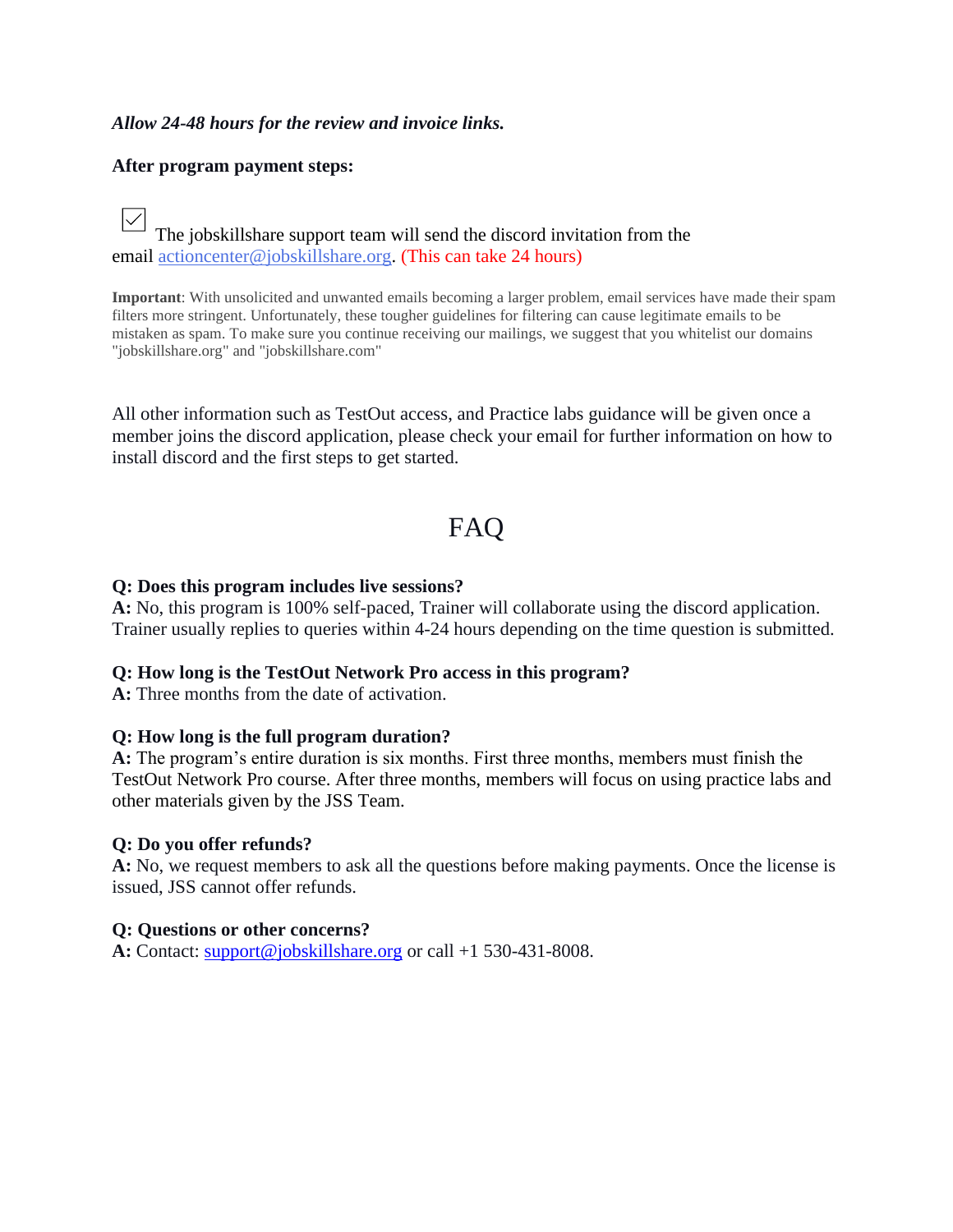# **Frequently Asked Questions for TestOut Certifications**

# **How should the TestOut Pro certification exams be used?**

- 1. TestOut Pro certifications were specifically developed for our academic customers, and were designed to be used in two main ways:
- As national assessment exams. Because our exams are used by schools nationwide, using the built-in reporting tools, schools can compare their performance year-to-year and against other schools nationally.
- As an industry certification or credential. TestOut Pro certifications focus on measuring and validating hands-on skills.

In addition to these uses, schools are looking at using TestOut Pro certifications to fulfill state or federal government requirements (for example, as proof for Perkins or other funding), as a prerequisite for advanced classes, as a test-out for college credit, or for graded or extra class credit.

# **I had a problem during the exam. What should I do?**

1. If you experience difficulties in scheduling or taking a TestOut Pro certification exam, contact technical support at 1 (800) 877-4889 or support@testout.com immediately for help in resolving the problem or rescheduling the exam.

# **What's required to be able to deliver and take a TestOut Pro certification exam?**

- 1. TestOut Pro certification exams are included in the purchase price of corresponding LabSim products. Scheduling or taking an exam requires the following:
- You must access LabSim through the browser.
- Instructors must set up classes, and students must be associated with classes.
- Students must have a license to the LabSim product(s) that correspond to the TestOut Pro certification.
- JSS Instructors schedule the exam to make the exam available for students to take. (Exam must be scheduled within the access duration, We can schedule exams if the access is expired)

# **TestOut Pro certifications Retake Policy and Cost**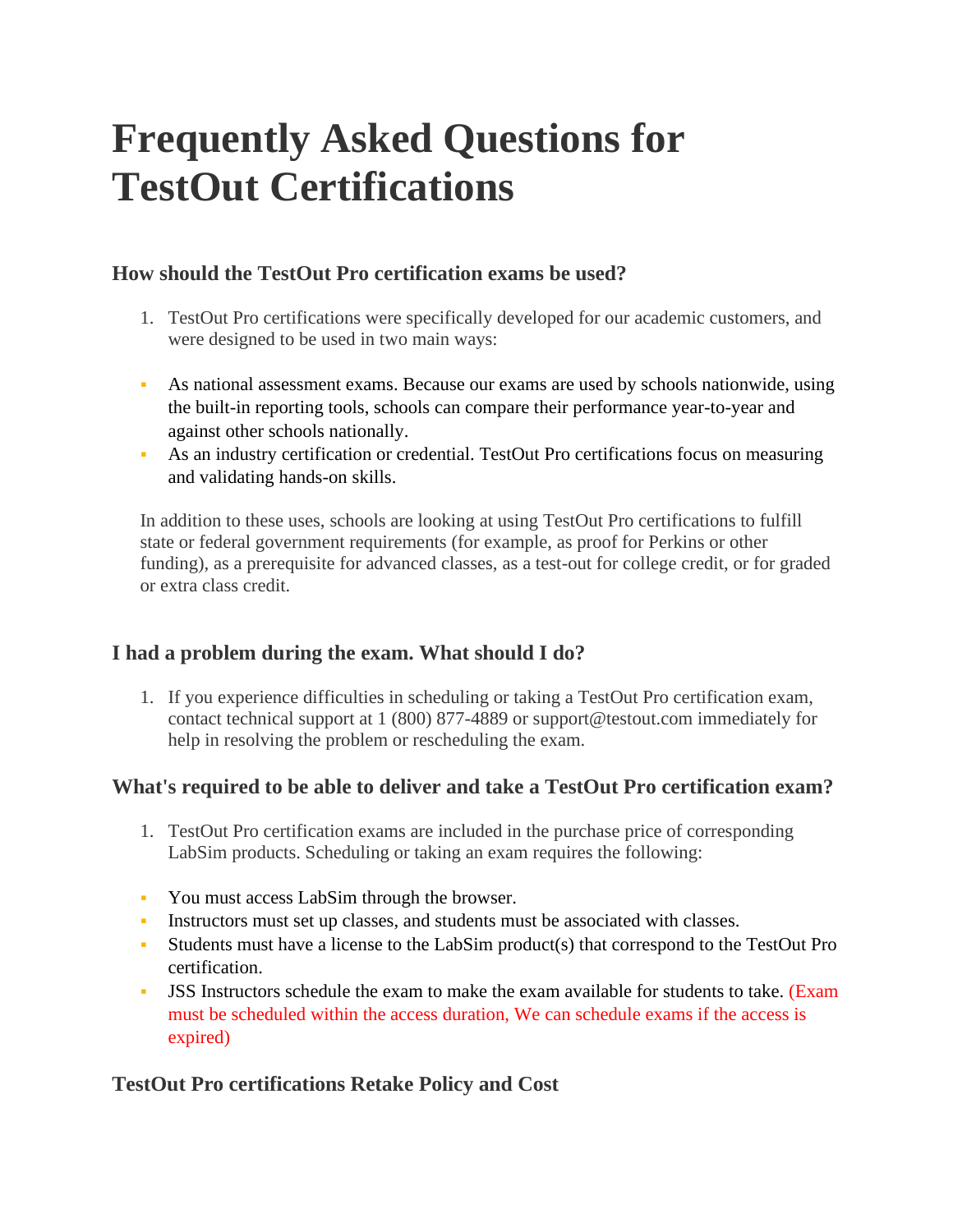- 1. Cost for retaking Pro certification: one (1) Voucher \$39
- At this time exam retakes can ONLY be scheduled and administered by the original administrating teacher.
- Retake vouchers can be purchased online with an academic purchasing code, or they can be purchased over the phone by calling TestOut at 1-800-877-4889.
- If a candidate passes the exam, they cannot take the exam again without prior approval from TestOut.
- Candidates must pay for each attempted exam. The cost of the first exam is included with the purchase of TestOut Pro courses.

# **Are TestOut Pro certifications industry certifications?**

1. Yes. TestOut Pro certifications measure skills and abilities for performing job-related tasks of configuring, managing, and troubleshooting computer and networking systems. Our certification exams are developed using generally accepted methods and processes used by all other IT certification providers. TestOut has been involved in the IT certification industry for 30 years, and has a dedicated team of experts in both content and exam development. The certification exam is a valid measure of relevant and important job skills. It was developed in consultation with our academic partners and industry experts, using industry-standard psychometric analysis coupled with our own unique experience and innovative approach.

# **Have the Pro certification exams been validated?**

1. In the certification industry, test validity has a very specific meaning. A test is valid if the test measures what it claims to measure. In other words, if the test claims to measure the ability to perform specific configuration tasks, has sufficient evidence been gathered to support that claim (or, from the evidence, can we conclude that the exam actually measures the ability to perform those tasks)?

Test validation is performed by delivering the test to sample groups and performing statistical analysis on each question and the entire test. Psychometrics is the field of study focusing on the measurement of knowledge and abilities. Using generally-accepted statistical methods, a psychometrician (one who studies and applies psychometrics) analyzes the proposed (or beta) questions and tests. Based on this analysis, poorly performing questions are removed, and final versions of the test are constructed.

Test validation is an activity performed by the organization that designs and builds the test, either using internal employees or contracted individuals or companies. TestOut employs a full-time psychometrician and has also contracted with industry experts during the development and analysis of the TestOut Pro certification exams. Based on our analysis and the evidence we have gathered, we believe that our tests are a valid measure of one's ability to perform computer and network configuration tasks.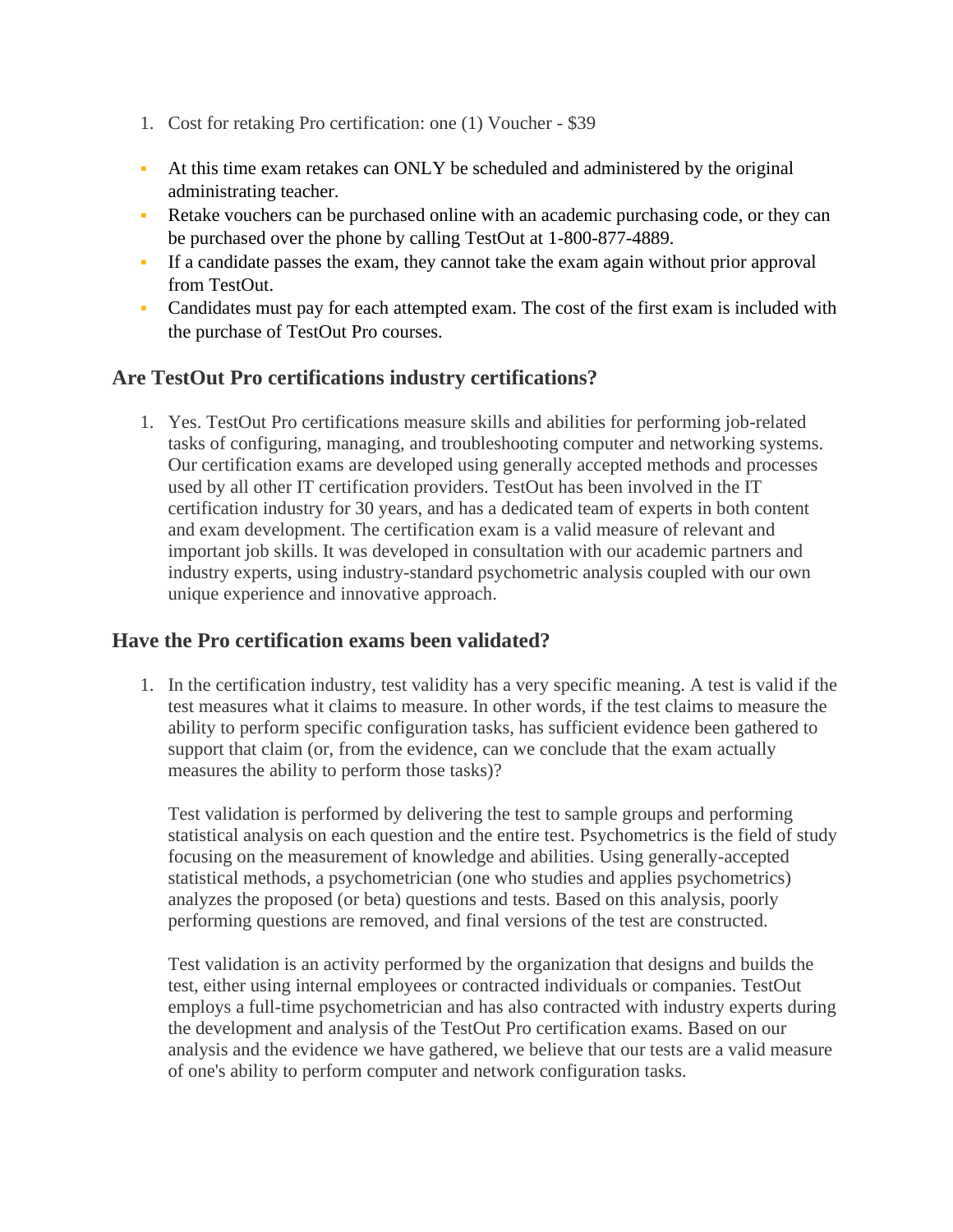# **Have TestOut certifications been accredited?**

1. In the certification industry, accreditation is a third-party examination of the processes used during the development of the exam. The accrediting body verifies that industry standards and guidelines were followed during the development, delivery, and maintenance of the exam (in other words, accreditation certifies the certification exam). Accreditation only verifies the processes used; it does not directly certify the exam content (that is accomplished through the exam validation process).

ANSI/ISO/IEC standard 17024 defines the generally-accepted standards for certification programs. To gain accreditation, the certification exam program is examined by an accreditation body (an organization authorized to verify that the standards have been properly followed). ANSI/ISO/IEC 17024 accreditation is granted to a specific certification (such as Microsoft's MCITP: Server Administrator), not to a certification developer (such as CompTIA). Thus, it is possible for a vendor or association to have both accredited and non-accredited certifications. Not all IT certification programs are accredited; in fact, only a relatively small handful of IT certifications are.

While TestOut has followed many of the standards defined by ANSI/ISO/IEC 17024 , TestOut Pro Certifications have not been granted ANSI/ISO/IEC 17024 accreditation. Lack of accreditation does not mean that the certification is not valid, it simply means that our processes have not been fully documented, examined, and verified by the accreditation body. As a new certification program, none of our Pro certifications have been accredited (the process typically takes a year or longer to complete). Additionally, one of the requirements for accreditation is that the certification has regular expiration and renewal periods (meaning that individuals must periodically recertify). Current TestOut Pro certifications are lifetime certifications, so we would be required to enact an update policy if we decide to seek accreditation.

# **What authority, approval, or recognition is required to create a certification?**

1. This question implies that, in order to be classified as a certification, some kind of outside, authoritative source bestows special privileges on an organization, authorizing it to create a certification. The certification derives some of its value from the authority bestowed upon the organization.

The truth of IT certifications is that organizations are qualified to provide a certification based largely on their own reputation and experience. IT certifications are currently developed by one of two types of entities:

- Vendors such as Microsoft or Cisco provide software, hardware, and services to the IT industry. They create certifications based on their own products (in which they are viewed as the experts).
- Trade associations, such as CompTIA or (ISC)2, exist to serve their individual and business memberships.